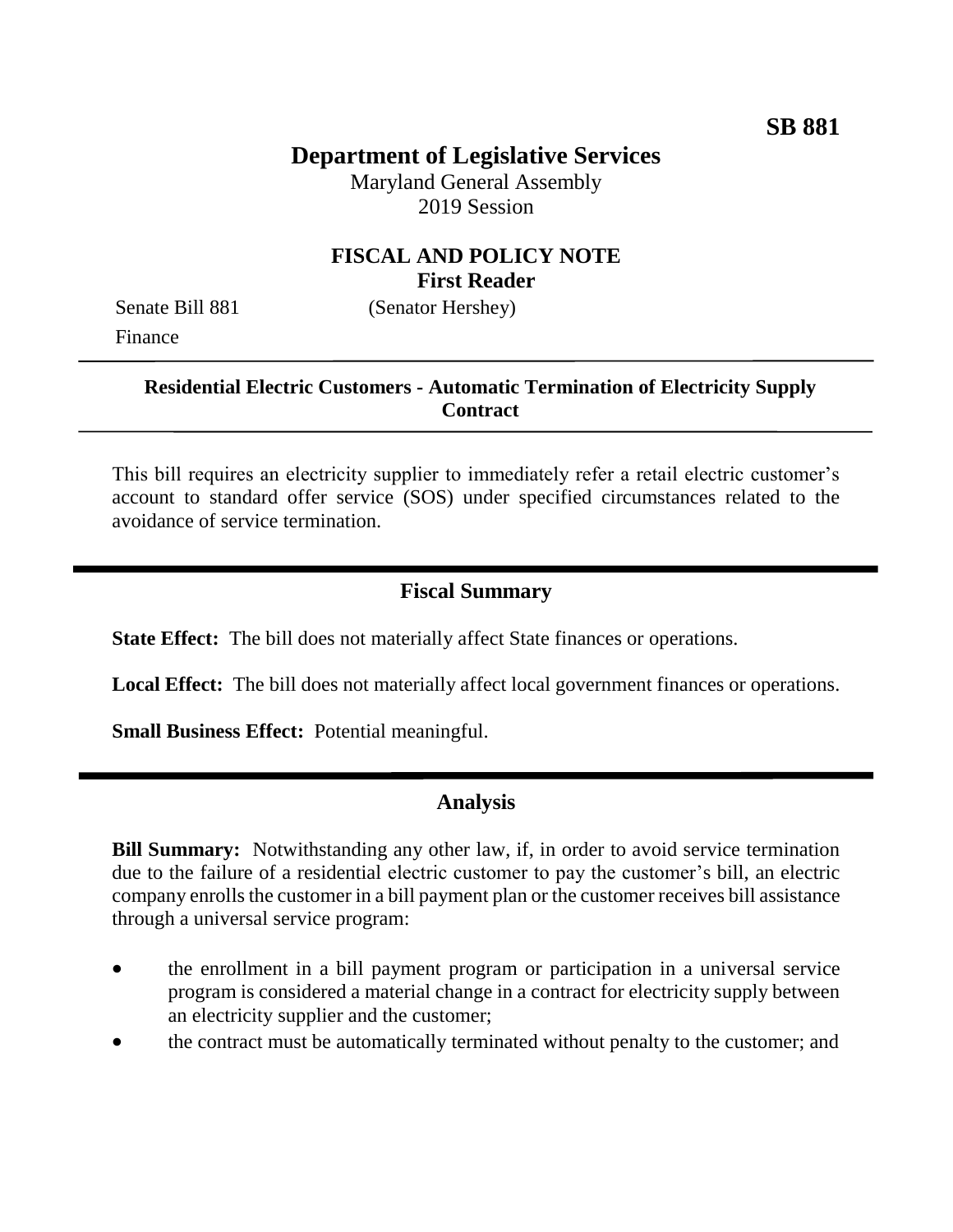the electricity supplier must immediately refer the customer's account to SOS offered through the customer's electric company.

**Current Law/Background:** The Electric Customer Choice and Competition Act of 1999 facilitated the restructuring of the electric utility industry in Maryland. The resulting system of customer choice allows the customer to purchase electricity from a competitive supplier or to continue receiving electricity under SOS. Default SOS electric service is provided by a customer's *electric company* (*e.g.*, Baltimore Gas and Electric Company or Pepco). Competitive electric supply is provided by competitive *electricity suppliers*. In either case, the electric company delivers the electricity and recovers the costs for delivery through distribution rates. Gas supply and delivery are similarly restructured, with gas suppliers and gas companies.

#### *Energy Assistance and Competitive Retail Supply*

A recent [report](http://www.opc.state.md.us/Portals/0/Hot%20Topics/Maryland%20Electric%20and%20Gas%20Residential%20Supply%20Report%20November%202018.pdf) on the competitive retail electricity market in Maryland conducted on behalf of the Office of People's Counsel included a finding that energy assistance funds for low-income customers may be inefficiently used if benefits are paid to cover higher priced supply costs.

#### *Energy Assistance*

The Office of Home Energy Programs in the Department of Human Services administers two energy assistance programs for residential customers using local administering agencies, including local departments of social services, in each county and Baltimore City. These programs are (1) the Maryland Energy Assistance Program, funded by the federal Low-Income Home Energy Assistance Program, which provides bill payment assistance, crisis assistance, and furnace repair/replacement for a variety of heating sources and (2) the Electric Universal Service Program, funded from a ratepayer surcharge and an allocation of revenue from the Regional Greenhouse Gas Initiative carbon dioxide emission allowance auctions, which provides both bill payment and arrearage assistance to electric customers.

**Small Business Effect:** Small electricity suppliers must regularly determine a customer's enrollment status in bill payment programs and energy assistance programs in order to comply with the bill. Additionally, small electricity suppliers lose potential customers and are prohibited from collecting a penalty for termination.

# **Additional Information**

SB 881/ Page 2 **Prior Introductions:** None.